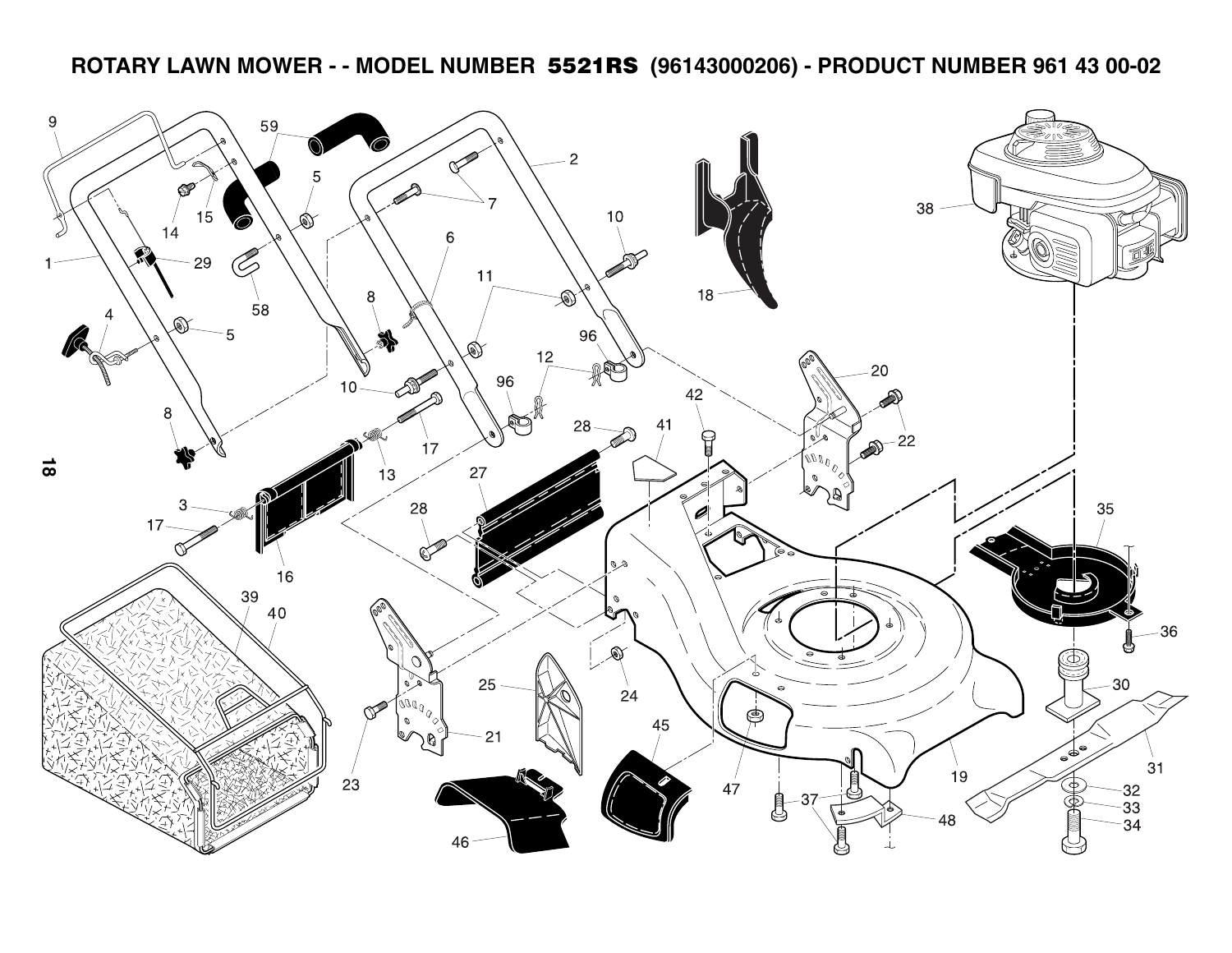| <b>KEY</b><br>NO. | <b>PART</b><br>NO. | <b>DESCRIPTION</b>                        | <b>KEY</b><br>NO. | <b>PART</b><br>NO. | <b>DESCRIPTION</b>                 |
|-------------------|--------------------|-------------------------------------------|-------------------|--------------------|------------------------------------|
| $\mathbf{1}$      | 532 19 99-82       | Handle, Upper (Includes Foam Grip)        | 27                | 532 40 84-42       | Skirt, Rear                        |
| 2                 | 532 19 72-02       | Handle, Lower                             | 28                | 532 08 86-52       | Screw, Hinge 1/4-20 x 1.25         |
| 3                 | 532 40 54-16       | Spring, Rear Door, RH                     | 29                | 532 19 12-21       | Engine Zone Control Cable          |
| 4                 | 532 19 47-88       | Guide, Rope, Side                         | 30                | 532 18 91-79       | <b>Blade Adapter / Pulley</b>      |
| 5                 | 532 13 20-04       | Nut, Hex Lockwasher Insert 1/4-20         | 31                | 532 40 67-12       | Blade, 21"                         |
| 6                 | 532 06 64-26       | Wire, Tie                                 | 32                | 532 85 10-74       | Washer, Hardened                   |
| $\overline{7}$    | 532 19 15-74       | Bolt, Handle 5/16-18 x 1.75               | 33                | 532 85 02-63       | Lockwasher, Helical Spring 3/8     |
| 8                 | 532 18 55-88       | Knob, Handle                              | 34                | 532 85 10-84       | Screw, Hex Head 3/8-24 x 1.38      |
| 9                 | 532 19 70-19       | Bail, Flat, Auto-Walk, Orange             | 35                | 532 40 58-43       | <b>Debris Shield</b>               |
| 10                | 532 18 88-21       | Bolt, Carriage                            | 36                | 532 19 23-25       | Screw                              |
| 11                | 532 75 11-53       | Nut, Hex, Centerlock 5/16-18 UNC          | 37                | 532 15 04-06       | Bolt, Engine                       |
| 12                | 532 05 17-93       | Cotter, Hairpin                           | 38                |                    | Engine, Honda, Model Number GCV160 |
| 13                | 532 40 54-15       | Spring, Rear Door, LH                     |                   |                    |                                    |
| 14                | 532 75 06-34       | <b>Screw</b>                              |                   |                    |                                    |
| 15                | 532 12 51-62       | Bracket, Upstop                           | 39                | 532 40 97-26       | Grassbag                           |
| 16                | 532 40 88-88       | <b>Rear Door Assembly</b>                 | 40                | 532 40 74-53       | Frame, Grassbag                    |
| 17                | 532 18 41-93       | Bolt, Rear Door                           | 41                | 532 40 47-63       | Danger Decal                       |
| 18                | 532 19 81-70       | Plug, Mulcher                             | 42                | 532 05 45-83       | Screw                              |
| 19                | 532 41 04-53       | Kit, Housing                              | 45                | 532 19 05-10       | <b>Mulcher Door Assembly</b>       |
| 20                | 532 19 40-29       | Handle Bracket Assembly, LH               | 46                | 532 19 05-12       | Deflector, Discharge               |
| 21                | 532 19 40-31       | Handle Bracket Assembly, RH               | 47                | 532 08 83-49       | Nut, Hex                           |
| 22                | 532 15 00-78       | Screw, Hex Washer Head                    | 48                | 532 19 09-39       | Mounting Bracket, Debris Shield    |
| 23                | 532 16 31-83       | Bolt, Hex Head 5/16-18 x 5/8              | 58                | 532 18 20-03       | Clip                               |
| 24                | 873 80 05-00       | Nut, Hex, with Lock Washer Insert 5/16-18 | 59                | 532 18 27-48       | Grip, Handle, Foam, Smooth         |
| 25                | 532 16 13-33       | Baffle, Side                              | 96                | 532 19 79-91       | Clip, Cable                        |
| 26                | 532 16 34-09       | Screw 12 x 5/8                            | $\sim$ $\sim$     | 532 40 47-64       | Warning Decal (not shown)          |
|                   |                    |                                           | $\sim$ $\sim$     | 532 41 26-53       | Owner's Manual, English / French   |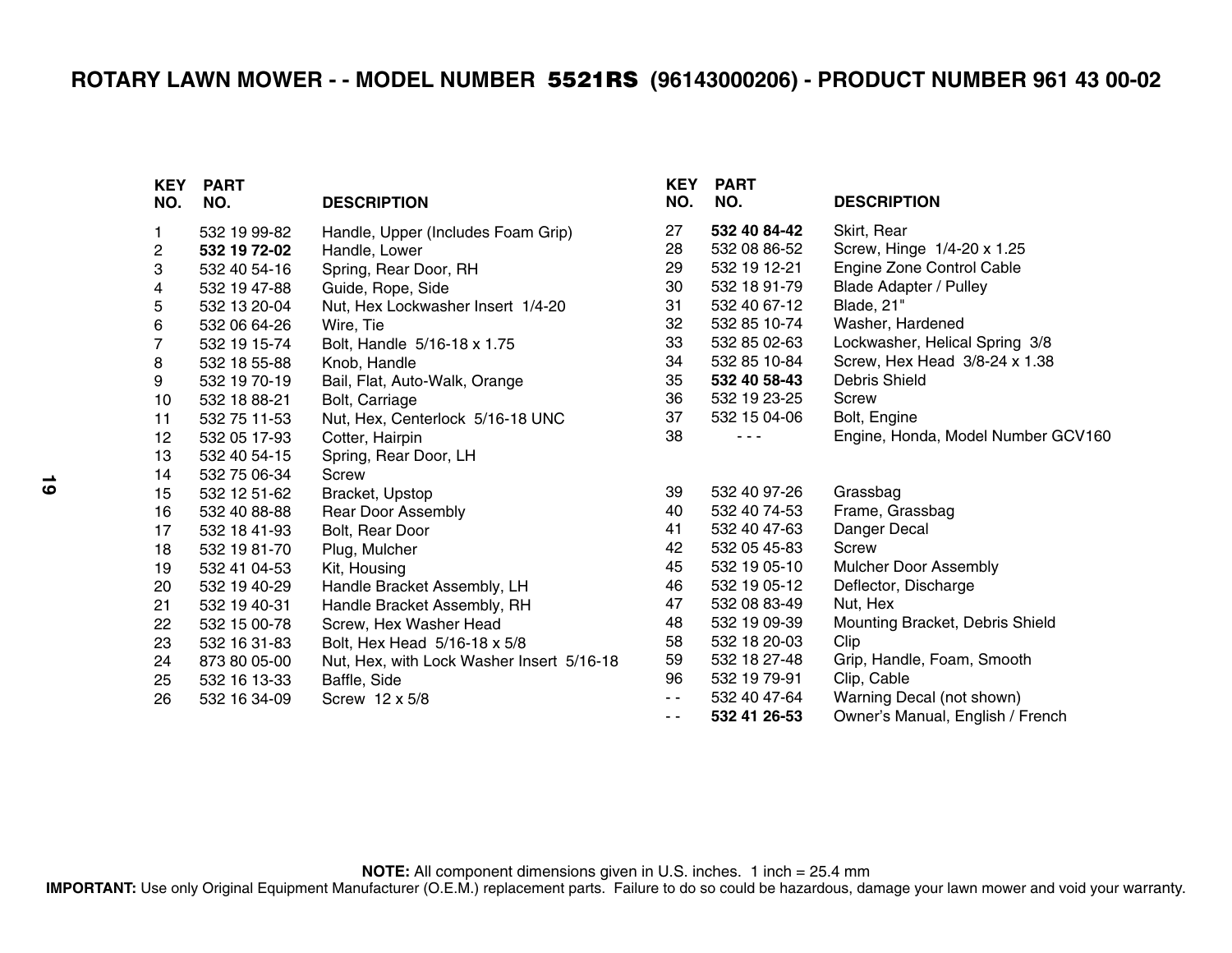